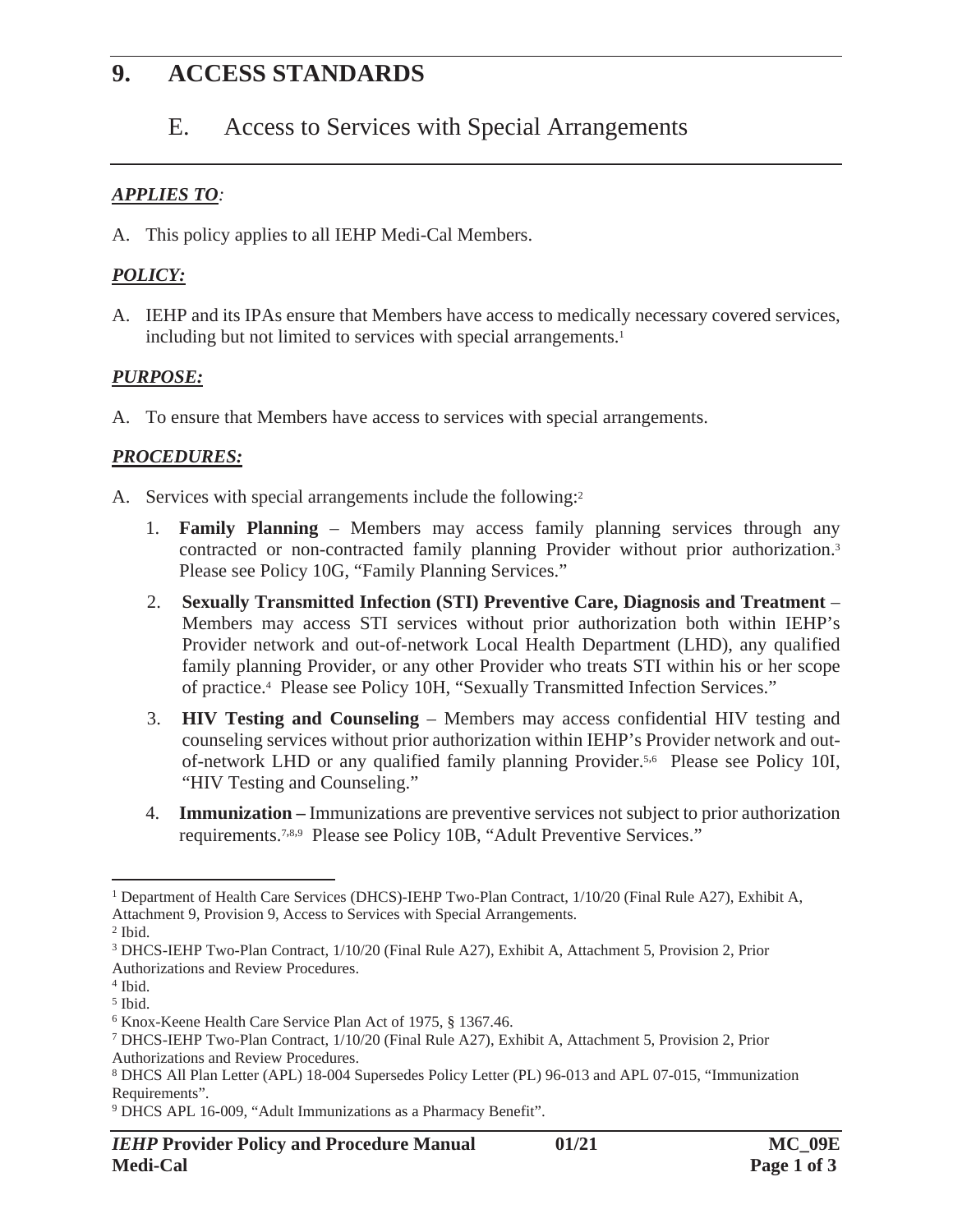## **9. ACCESS STANDARDS**

### E. Access to Services with Special Arrangements

5. **American Indian Health Services Programs –** American Indian Members may access contracted and non-contracted American Indian Health Service Programs.

#### B. Minor Consent Services

- 1. Members under the age of 18 may access the following services through any Provider within IEHP's Provider network without parental consent:<sup>10</sup>
	- a. Treatment for sexual assault, including rape; $11$
	- b. Treatment for intimate partner violence;<sup>12</sup>
	- c. Drug or alcohol treatment services (for children 12 years of age and older);13
	- d. Pregnancy-related services;<sup>14</sup>
	- e. Family planning services;<sup>15</sup>
	- f. STI preventive care, diagnosis, and/or treatment (for children 12 years of age and older);16
	- g. HIV testing;
	- h. Behavioral health care (outpatient mental health care for children 12 years of age and older);17 and
	- i. Abortion services.18
- 2. There are additional regulations that deal specifically with services provided to minors (See Attachment, "California Minor Consent and Confidentiality Law" in Section 9). Prior to any reliance on the information included, please check the citations for a comprehensive understanding of the statutes, as well as any updates and/or changes to the law. Additionally, please refer to your legal counsel for official interpretation or other laws/regulations that may be applicable.
- C. Other authorization or access requirements include:
	- 1. **Pregnancy-Related Services –** Services do not require prior authorization and can be provided by any credentialed obstetrical Practitioner (OB/GYN or Family Practice) within the IPA's network.<sup>19</sup>

<sup>10</sup> DHCS-IEHP Two-Plan Contract, 1/10/20 (Final Rule A27), Exhibit A, Attachment 9, Access to Sensitive Services with Special Arrangements.

<sup>11</sup> California Family Code (Fam. Code) §§ 6927 & 6928.

<sup>12</sup> CA Fam. Code § 6930.

<sup>13</sup> CA Fam. Code § 6929.

<sup>14</sup> CA Fam. Code § 6925.

 $15$  Ibid.

<sup>16</sup> CA Fam. Code § 6926.

<sup>17</sup> CA Fam. Code § 6924.

<sup>18</sup> CA Fam. Code § 6925.

<sup>19</sup> DHCS-IEHP Two-Plan Contract, 1/10/20 (Final Rule A27), Exhibit A, Attachment 5, Provision 2, Prior Authorizations and Review Procedures.